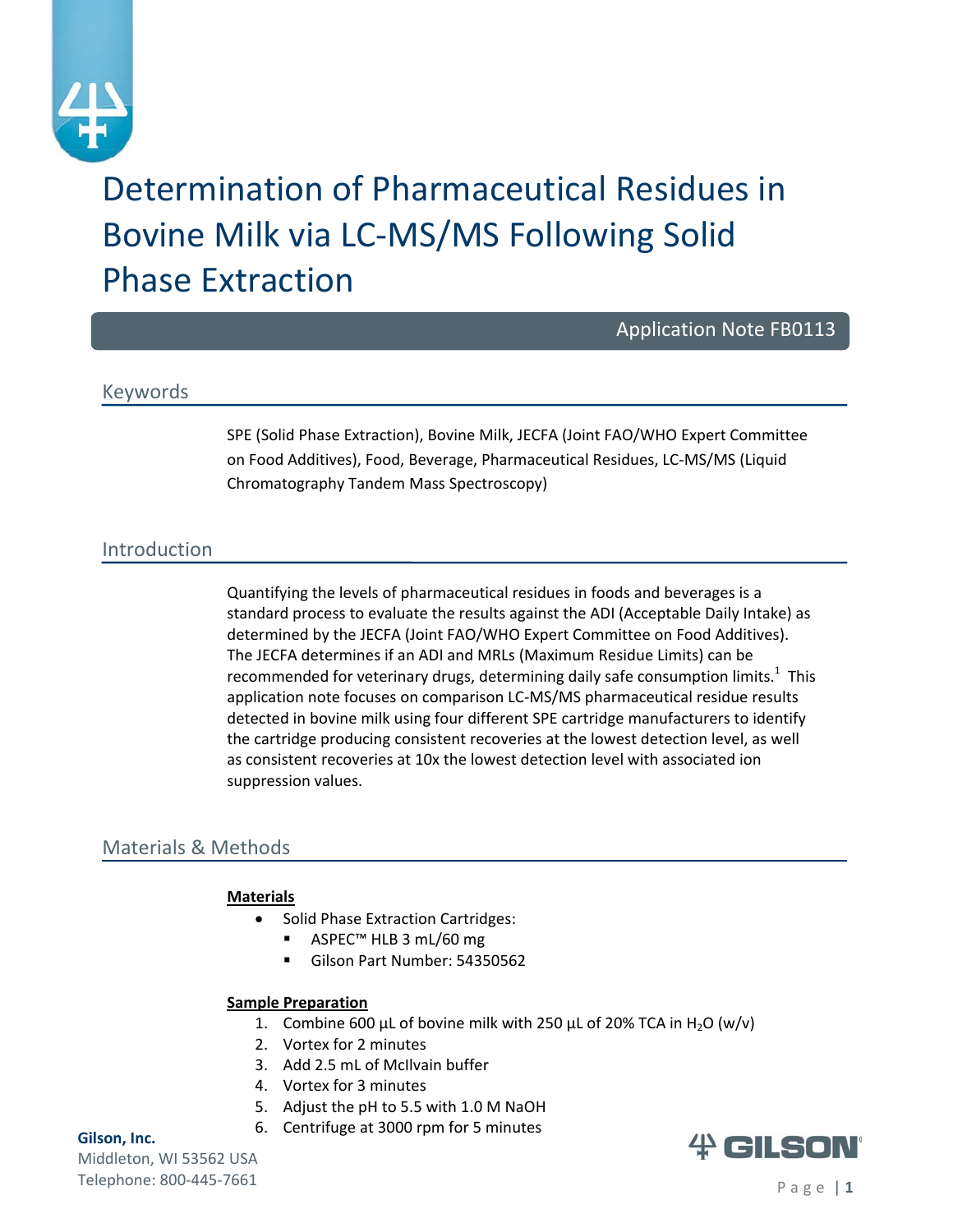

#### **Solid Phase Extraction Steps**

- 1. **Condition 1:** 3 mL of MeOH @ 8 mL/min
- **2. Condition 2:** 3 mL of H<sub>2</sub>O@ 8 mL/min
- 3. **Load:** 1 mL of the preparaed milk sample @ 2.5 mL/min
- 4. **Wash 1:** 3 mL (10/90) MeOH/ ammonium acetate pH 5.5 (v/v) @ 6 mL/min
- 5. **Wash 2:** 3 mL (10/90) MeOH/ ammonium acetate pH 5.5 (v/v) @ 6 mL/min
- 6. **Dry:** Remove any water held on the cartridge packing
- 7. **Elution Fraction:** 3 mL MeOH @ 3.0 mL/min

#### **Sample Reconsititution**

- Sample fractions were evaporated at 40°C for 40 minutes
- Evaporated fractions were reconstituted with 300 µL of (90/10) MeOH/H2O  $(v/v)$

#### **Chromatographic Conditions**

- **Mobile Phase:** 1.000 mL/min
	- o **A:** 1 mM ammonium formate in (90/10) MeOH/H2O, 0.1% NaOH (v/v)
	- o **B:** 1 mM ammonium formate in (10/90) MeOH/H2O, 0.1% NaOH (v/v)

| <b>GRADIENT</b> |                |         |  |  |  |  |
|-----------------|----------------|---------|--|--|--|--|
| Time (min)      | <b>MPA (%)</b> | MPB (%) |  |  |  |  |
| 0               | 90             | 10      |  |  |  |  |
| 2.00            | 90             | 10      |  |  |  |  |
| 2.01            | 55             | 45      |  |  |  |  |
| 4.00            | 55             | 45      |  |  |  |  |
| 4.01            | $\Omega$       | 100     |  |  |  |  |
| 5.00            | $\Omega$       | 100     |  |  |  |  |
| 5.01            | 90             | 10      |  |  |  |  |
| 8.00            | 90             | 10      |  |  |  |  |

- **Column:** 3.0 x 30 mm C18, 2.5 µm @23°C
- **Detector:** Sciex API 3000
	- o **Turbo Ion Spray Heater Gas Flow:** 8000 cc/min
	- o **Turbo Ion Spray Heater Temperature:** 375°C, ESI<sup>+</sup>, MRM SCAN
	- o **MRM Transition:**
		- Sulfathiazole 256.2  $\rightarrow$  156.0
	- o Sulfadiazine 251.3  $\rightarrow$  156.1
	- o Sulfadioxypirydazine 281.3  $\rightarrow$  156.1
	- o Sulfamethazole 254.3  $\rightarrow$  156.1
	- o Sulfamethazine 279.3  $\rightarrow$  186.1
	- o Pyrimethamine 249.3  $\rightarrow$  177.1
	- o Tetracycline 445.3  $\rightarrow$  410.2
	- o Oxytetracycline  $461.3 \rightarrow 426.2$
- **Injection Volume:** 10 µL

**Gilson, Inc.**  Middleton, WI 53562 USA Telephone: 800-445-7661 Page | 2

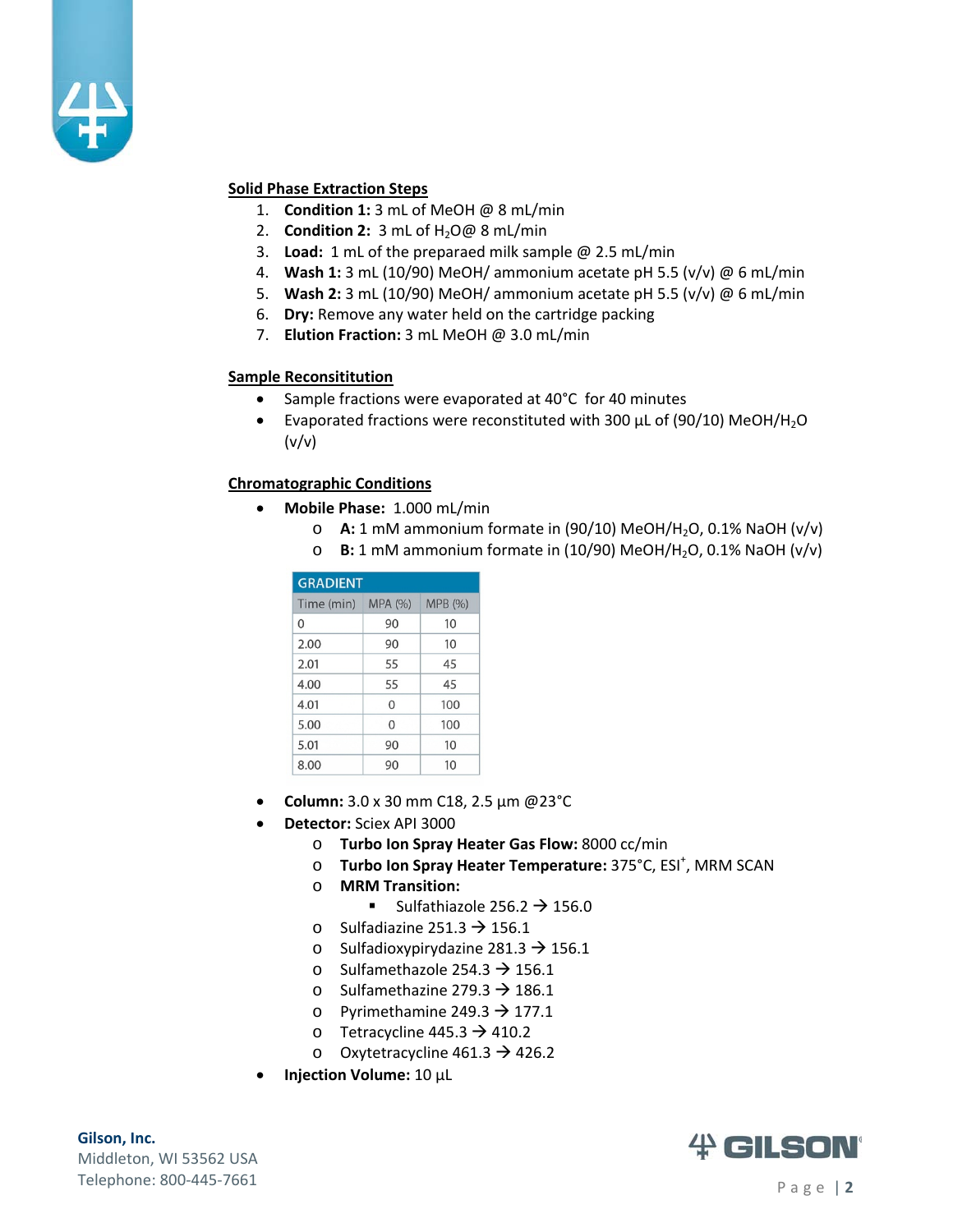

#### Results

Analysis results from LC‐MS/MS at the lower level of detection (10 ng/mL) yielded acceptable recovery values on the suite of eight pharmaceutical compounds at > 80% for all four SPE cartridge manufacturers (Figure 1). Competitor C and A recovery ranges for specific compounds (n=3) were larger than the ranges for the same compound recoveries using ASPEC HLB and competitor B cartridges.

 $\sim$  . The state is the state of  $\sim$ Analysis results from LC‐MS/MS at 10x the lower level of detection (100 ng/mL) yielded acceptable recovery values on the suite of eight pharmaceutical compounds at > 80% for all four SPE cartridge manufacturers (Figure 2). Ion suppression values were acceptable for all cartridge manufacturers at 100 ng/mL (Table 1).



**Figure 1:** Recovery Results at 10 ng/mL

# **Gilson, Inc.**  Middleton, WI 53562 USA Telephone: 800-445-7661 Page | **3**

# $#$  GILSOI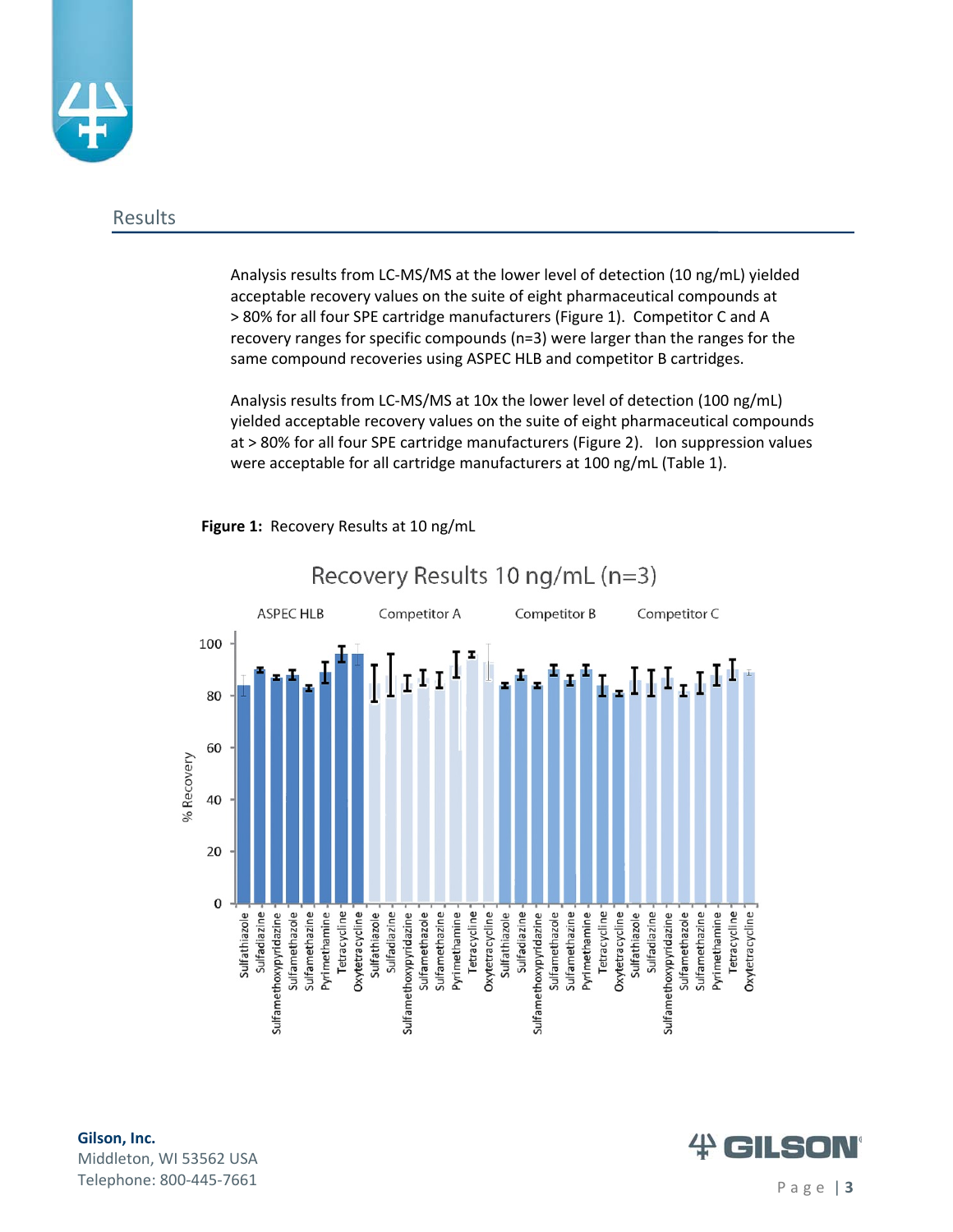



#### **Figure 2:** Recovery Results at <sup>100</sup> ng/mL

**Table 1:** Ion Suppression Results Expressed as a Percentage at 100 ng/mL

| ION SUPPRESSION MEASURED AT 100 NG/ML (N=3) |               |               |                  |                  |                  |  |  |
|---------------------------------------------|---------------|---------------|------------------|------------------|------------------|--|--|
| Compounds                                   | ASPEC HLB (%) | ASPEC DVB (%) | Competitor A (%) | Competitor B (%) | Competitor C (%) |  |  |
| Sulfathiazole                               | $-1$          | $-1$          |                  | $-2$             | $-2$             |  |  |
| Sulfadiazine                                | $-1$          | $-2$          | $-2$             | $-3$             |                  |  |  |
| Sulfamethoxypyridazine                      | -6            | $-3$          | -5               | $-13$            | -6               |  |  |
| Sulfamethazole                              |               | 8             |                  |                  |                  |  |  |
| Sulfamethazine                              |               | 6             |                  |                  |                  |  |  |
| Pyrimethamine                               | $-12$         | $-9$          | $-4$             | $-7$             | $-7$             |  |  |
| Tetracycline                                | $-5$          | $-1$          | $-1$             | $-5$             | -4               |  |  |
| Oxytetracycline                             |               | $-5$          | $-1$             | $-3$             |                  |  |  |